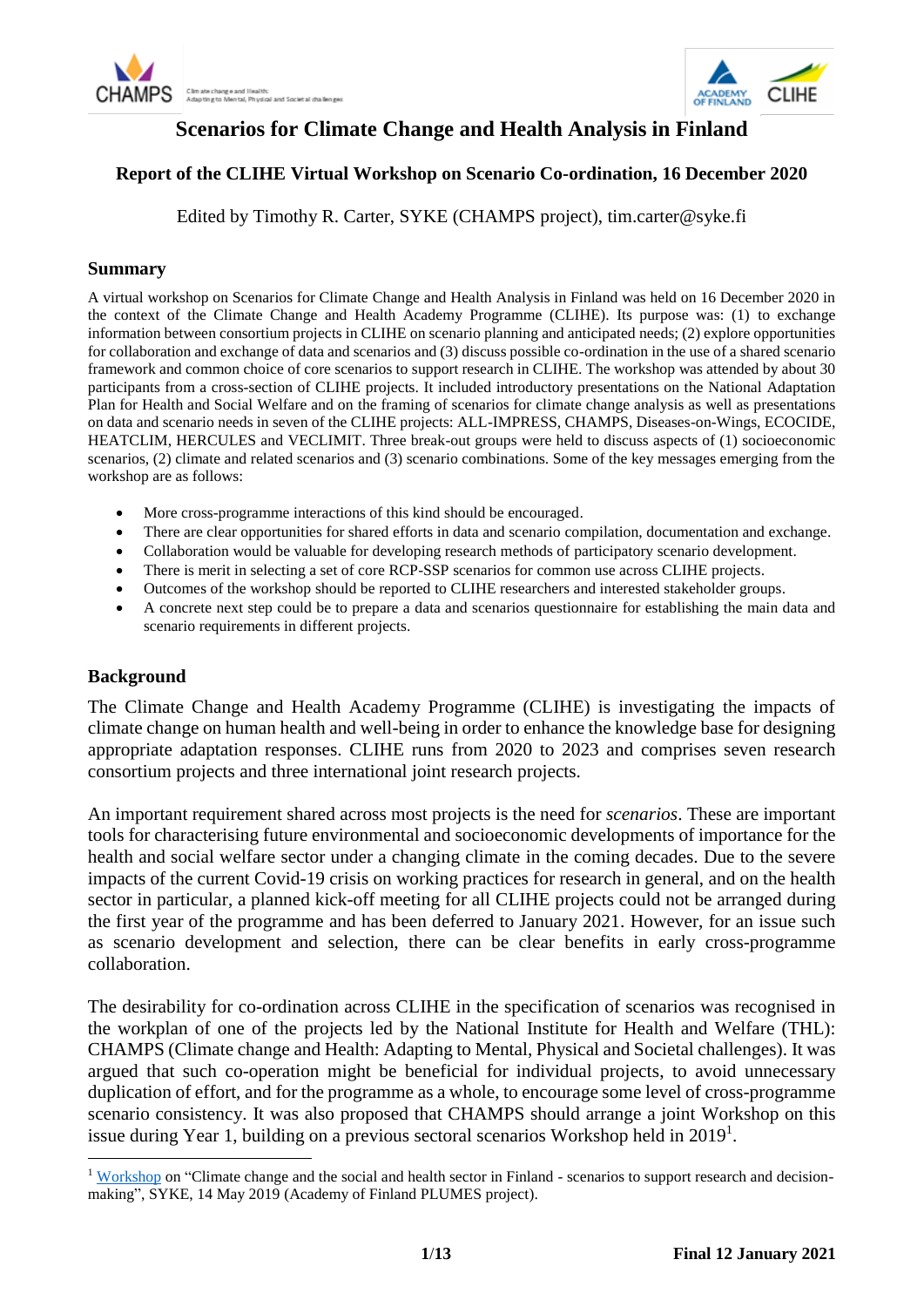As such, and in order to gauge opinions from other projects in CLIHE, a short questionnaire was prepared in CHAMPS and mailed to other project leaders and scenario experts in June 2020. This asked if individual projects intended to apply scenarios and might consider aligning their activities by adopting a core set of common, shared scenarios across CLIHE. It also inquired whether they would be interested in participating in a scenarios workshop for discussing the choice of CLIHE scenarios.

From the positive responses received from those projects that replied, it was decided to proceed with the organisation of a virtual Workshop, which took place on 16 December 2020. This document provides a concise summary of the proceedings and the key conclusions that emerged.

## **Purpose and structure**

The purpose of the workshop was threefold:

- 1) to exchange information between CLIHE projects on scenario planning and anticipated needs for data, projections, methods and criteria for scenario selection;
- 2) to explore opportunities for collaboration and exchange of data and scenarios; and
- 3) to discuss possible co-ordination in the use of a shared scenario framework and common choice of core scenarios to support research in CLIHE.

The workshop programme (Annex 1) was structured around two presentations introducing the policy context for research in CLIHE and outlining alternative approaches to scenario development, a set of concise presentations of scenario needs in the seven CLIHE research projects, three break-out groups on socioeconomic scenarios, climate and related scenarios and scenario integration and policy, respectively, and a general discussion on the main findings and possible next steps. The workshop was attended by ~30 participants invited from CLIHE projects, the Academy of Finland and the group preparing Finland's national adaptation plan for health and social welfare.

## **Context for scenarios**

[Päivi Meriläinen \(THL\)](https://drive.google.com/file/d/1XOZ5I7lnp7X67J7_kQ_jnj1fztbpG79F/view?usp=sharing) presented progress with the development of the National Adaptation Plan for Health and Social Welfare, which is due to be completed in 2022. Based on a 2018 survey of key national sectors for which climate change adaptation planning is required, preparations in the social and welfare sector were found to be weakest (Mäkinen et al., 2020). There are several knowledge gaps to be filled, for example, through research programmes such as CLIHE. The adaptation plan addresses a wide range of subject areas, with scenarios included among the needs identified. A report of about 50 pages will be prepared with possibilities to comment on the draft from Spring 2021 onwards. Communication and implementation of the adaptation plan is scheduled for 2021-2022.

Timothy [Carter \(SYKE and CHAMPS\)](https://drive.google.com/file/d/1-GrGafdmQEode5s5LZAaEN2xGPA8cFF8/view?usp=sharing) presented some overarching issues relating to the framing of scenarios for climate change analysis in the Finnish health and social welfare sector. This was designed to introduce themes to be expanded in the break-out groups (see below). He distinguished four approaches to scenario development for climate change impact and adaptation (CCIA) analysis of potential relevance for CLIHE, which he labelled as: (i) local visions, (ii) adaptation pathways, (iii) SSP based downscaling, and (iv) wild cards (Figure 1):

Carter also reminded participants of the SSP-RCP scenarios matrix conventionally applied by climate change researchers for identifying alternative combinations of socioeconomic and climate projections during the 21<sup>st</sup> century (Figure 2, and see O'Neill et al. 2020). Researchers are free to select whatever scenario combinations are relevant for their applications, but he argued that there may be benefits in identifying a small, core set of combinations in common across the CLIHE programme.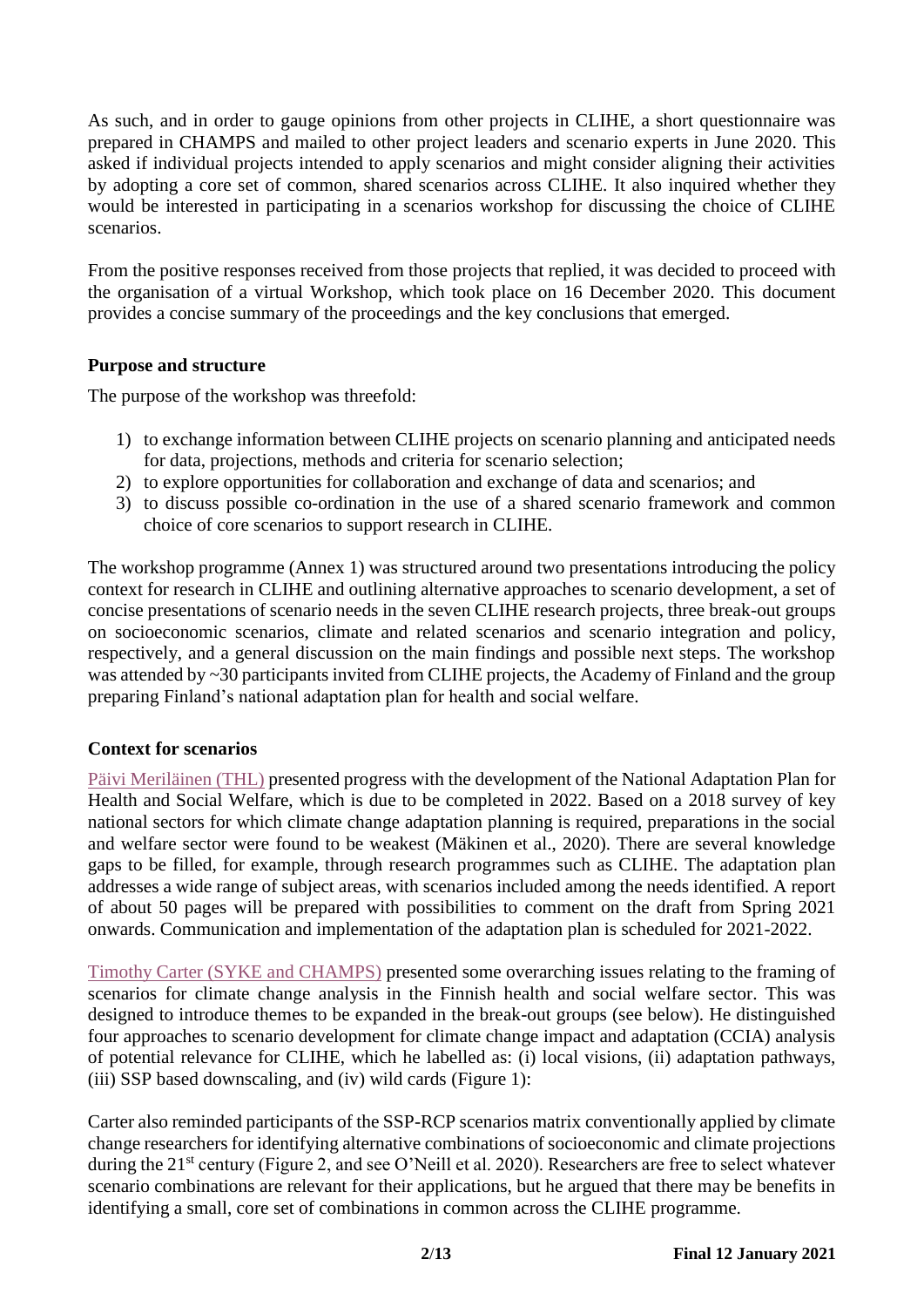

**Figure 1**: Four approaches to long-term scenario development for climate change impacts and adaptation analysis: visions, adaptation pathways, exploratory scenarios and wild cards (adapted from Holman et al. 2017)

| <b>CMIP5</b><br>projections                | <b>CMIP6</b><br><b>GCMs</b> | <b>SSP</b><br><b>RCP</b> | Sustainability | Middle of the<br>Road | Regional<br>rivalry | Inequality | Fossil-fuelled<br>development |
|--------------------------------------------|-----------------------------|--------------------------|----------------|-----------------------|---------------------|------------|-------------------------------|
| $\Delta T_{2070\text{-}2099}^{\quad \  *}$ | $\mathbf n$                 | W/m <sup>2</sup>         | SSP1           | SSP <sub>2</sub>      | SSP3                | SSP4       | SSP <sub>5</sub>              |
| $3.5 - 7.7^{\circ}C$                       | 28                          | 8.5                      |                |                       |                     |            |                               |
| Not evaluated                              | 24                          | 7.0                      |                |                       |                     |            |                               |
| $2.1 - 5.1^{\circ}C$                       | 7                           | 6.0                      |                |                       |                     |            |                               |
| $1.7 - 4.9^{\circ}C$                       | 26                          | 4.5                      |                |                       |                     |            |                               |
| Not evaluated                              | $\overline{7}$              | 3.4                      |                |                       |                     |            |                               |
| $0.8 - 3.0^{\circ}C$                       | 26                          | 2.6                      |                |                       |                     |            |                               |
| Not evaluated                              | 10                          | 1.9                      |                |                       |                     |            |                               |

\* Finland mean temperature change relative to 1981-2010. Range is 5th to 95th percentile for a multi-model ensemble based on CMIP5 –Ruosteenoja et al. (2016)

**SSP** = Shared Socioeconomic Pathway

**RCP** = Representative Concentration Pathway



**Figure 2**: The uncertainty space for selecting integrated exploratory scenarios for Finland comprising combinations of RCP-based climate and SSP-based socioeconomic projections. Based on O'Neill et al. (2020); Tebaldi et al. (2020) and Ruosteenoja et al. (2016).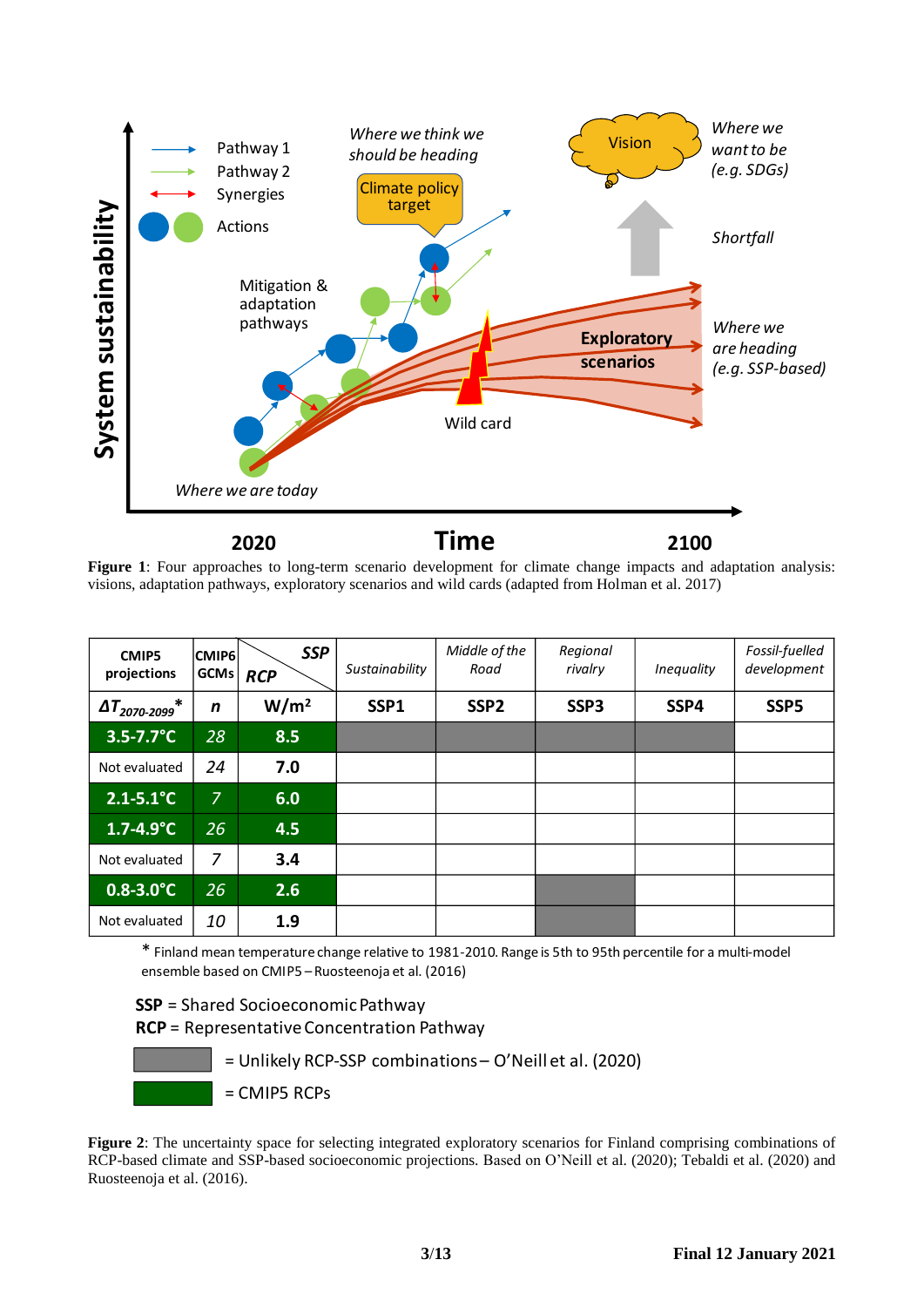#### **Seven projects; seven sets of scenario needs**

The main objectives, methods and anticipated scenario needs of each of the seven CLIHE consortium projects represented at the workshop were outlined in brief presentations that are available online at the workshop site. Some key points distilled from the presentations are summarised in Table 1. It was observed that even if outcomes of CLIHE projects are not available in time for incorporation in the upcoming adaptation plan, they can still make a concrete contribution to adaptation measures being implemented in the health sector. This is particularly pertinent in the case of those projects for which stakeholder engagement is central (e.g. HERCULES, HEATCLIM and CHAMPS). There was interest in the citizen science approaches being pursued in the Diseases-on-Wings project, for gathering observations of microbiomes from wood pigeons and bat colonies. A question was also raised about the level of synergy and co-ordination among Finnish Meteorological Institute (FMI) researchers, considering FMI's involvement in most of the consortia. It was confirmed that interproject meetings have already been held at FMI and more are planned in the future. It was stressed that such coordination between CLIHE projects should not be confined to FMI partners alone, but was important more generally.

#### **Break-out groups, final discussion and key messages**

Three parallel 30-minutes break-out groups were organised on the following topics:

- 1) BOG1: SSP narratives & quantification (socioeconomic variables)
- 2) BOG2: RCP-based climate & related projections
- 3) BOG3: Combining RCPs, SSPs & policy scenarios

All three groups addressed information needs for scenario development, the scope for sharing of observations, projections and methodological approaches and potential future co-ordination of activities in CLIHE. Reports of the groups are included in Annex 2. Some clear messages emerging from break-out groups and the subsequent discussion session and chat line included:

- *Virtues of cross-programme interaction*. There was general approval of interactions such as this workshop involving different CLIHE and related projects on themes of common interest, such as scenarios. Such events facilitate:
	- o briefing and exchange of information on ongoing activities;
	- o cross-fertilisation of ideas;
	- o identification of common topics of concern;
	- o encouragement of complementarity of effort and avoidance of unnecessary duplication;
	- o opportunities for cross-programme collaboration on topics like scenarios.
- *Opportunities for shared efforts in data compilation, documentation and exchange*. Statistics and observations describing historical trends and the present-day situation are a fundamental requirement for scenario development alongside projections of future climate and socioeconomic trends (many of these based on model simulations). Data of different types are being collected in all CLIHE projects. This raises several possibilities:
	- o Information on the types of data being collected in different projects could be co-ordinated and catalogued across the CLIHE programme (e.g. at a common website).
	- o Some common data (e.g. on climate, demography) are clearly needed by many projects, so means for pooling and sharing such data could be explored. Standard datasets could be prepared, but there is a need both to identify and prioritise the data included in such datasets as well as groups and persons willing to co-ordinate such exercises. Some social and health data being collected in individual projects are restricted and quite sensitive, so thought would be needed into whether and how such data might be shared.
	- o There is scope for documenting and sharing models and other tools used to process data.
	- o A questionnaire could be drafted to survey data and scenario needs among projects.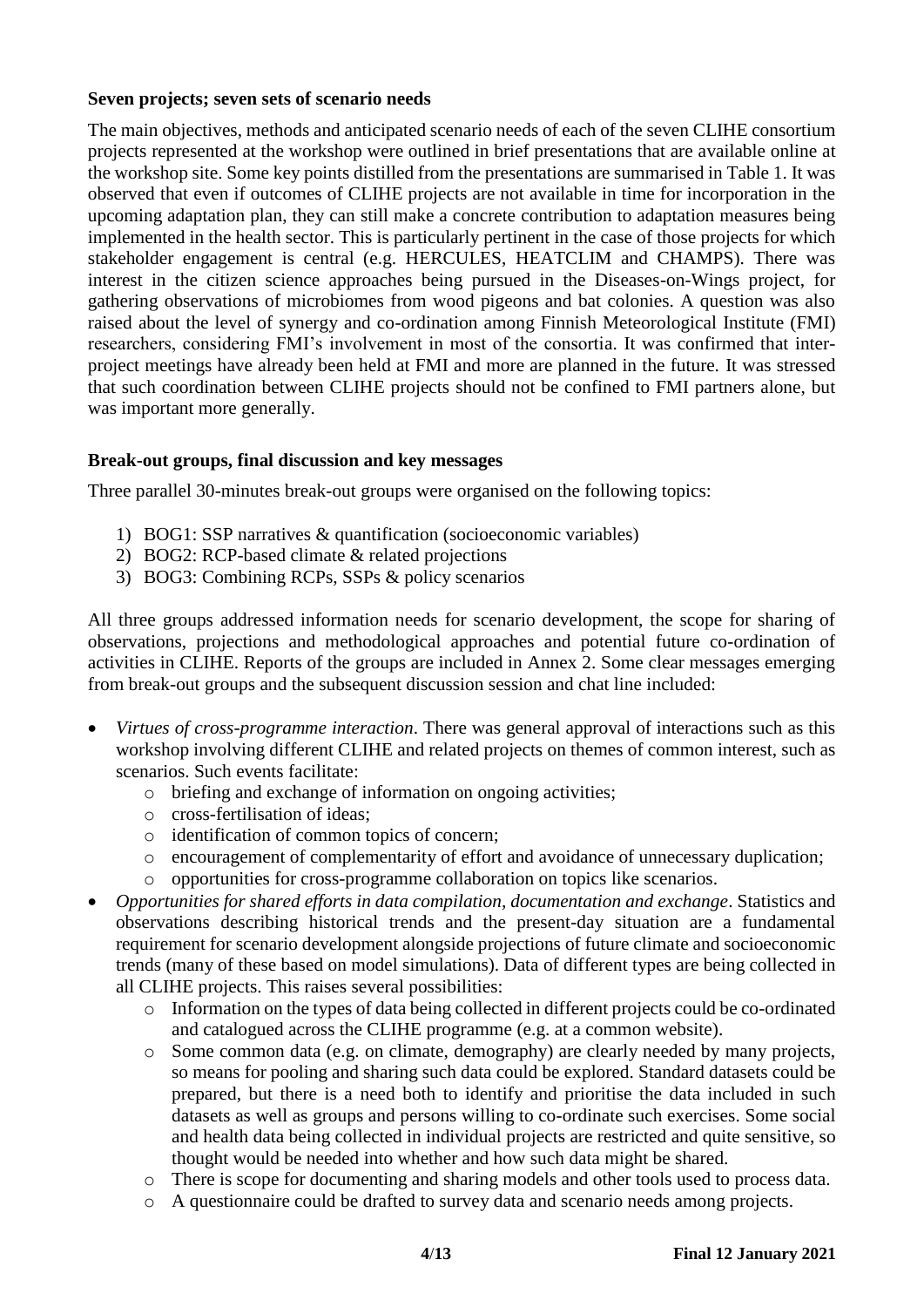**Table 1**: Overview of the main objectives and suggested scenario needs of seven CLIHE consortium projects based on workshop presentations (see hyperlinks)

| <b>Consortium</b>                | <b>Main objectives</b>                                                                                                                                                                                                                                                                                                | <b>Suggested scenario needs</b>                                                                                                                                                                                                                                                                                                                                                                                                                                                                                                                                                                                                           |
|----------------------------------|-----------------------------------------------------------------------------------------------------------------------------------------------------------------------------------------------------------------------------------------------------------------------------------------------------------------------|-------------------------------------------------------------------------------------------------------------------------------------------------------------------------------------------------------------------------------------------------------------------------------------------------------------------------------------------------------------------------------------------------------------------------------------------------------------------------------------------------------------------------------------------------------------------------------------------------------------------------------------------|
| ALL-<br><b>IMPRESS1</b>          | To evaluate how the allergen burden (focusing on grasses)<br>will change over the next decades and what are the potential<br>public health interventions and adaptation measures                                                                                                                                      | Climate projections: Variables affecting e.g. growth seasons, growing belts, spread of invasive<br>plants and pollination $\rightarrow$ Temperature, CO <sub>2</sub> ; Other potentially interesting projections:<br>Socioeconomic scenarios (land use, biodiversity, health care)                                                                                                                                                                                                                                                                                                                                                        |
| CHAMPS <sup>2</sup>              | To analyse: effects of darker winters on mental illnesses, sick<br>leaves and suicides, effects of social factors on heat and cold<br>stress-related health risks now and in the future, and how to<br>reduce negative health impacts of climate change                                                               | RCP-based climate variables: (e.g. global radiation, cloud, air pressure, snow depth, windspeed,<br>max, min, mean '& "effective" temperature, humidity, precipitation); SSP-based narratives,<br>exposure & vulnerability indicators (e.g. of health, demographic, social, economic &<br>technological factors; adaptation pathways; Reference: 1991-2020; 2020; Time horizon: 2060s +;<br>spatial (site to regional council) & temporal (sub-daily to daily) resolution                                                                                                                                                                 |
| <b>Diseases-on-</b><br>Wings $3$ | To undertake species distribution surveillance and modelling<br>of birds and bats that carry diseases and to relate this to<br>microbiome characterisations of bird intestine and bat feces<br>samples using citizen science methods                                                                                  | Projections of key climate variables based on RCP trajectories for RCP2.6, 4.5 and 8.5                                                                                                                                                                                                                                                                                                                                                                                                                                                                                                                                                    |
| ECOCIDE <sup>4</sup>             | To examine how building design impacts indoor microbiota<br>and to 'future-proof' building design to meet challenges<br>posed by climate change                                                                                                                                                                       | Future changes in Finland of: climate, building materials and design policy & drivers; Projections<br>for Finland (2030, 2050, 2080)                                                                                                                                                                                                                                                                                                                                                                                                                                                                                                      |
| <b>HEATCLIM<sup>5</sup></b>      | To produce new knowledge on the current and future health<br>effects of heat in different population groups and to provide<br>cost-effective and socially acceptable adaptation solutions                                                                                                                             | Climate: e.g. daily mean temperature (+min/max), heatwaves, relative humidity; Demographic:<br>e.g. population, age and sex distribution, chronic diseases, employment, single-person<br>households; Technical: e.g. mechanical cooling, passive cooling, all households (by type of<br>housing), social and health care facilities; Economic: national & regional economy, public<br>finance; 18 regions, three future time-points (2070-2079), likely value (+min/max)                                                                                                                                                                  |
| <b>HERCULES<sup>6</sup></b>      | To examine past and possible future changes in pattern and<br>intensity of climate-related health risks in six cities: Helsinki,<br>Espoo, Tampere, Vantaa, Turku & Oulu, to develop a dynamic<br>pathways model of different policy outcomes, and to catalyse<br>chances for improved evidence-based decision making | RCP-based climate projections: EURO-CORDEX regional climate model (RCM) with RCP4.5 at<br>12.5 km grid resolution & daily time resolution; 6 models; current focus temperature; other<br>variables also available; HARMONIE-Climate (HCLIM) RCM data for RCP8.5 at 3 km & 12 km grid<br>resolutions & 1-3 h time resolution downscaled from 2 global models for studying heatwaves<br>and urban heat island (publicly available 2021); Focus on period 2040-2060                                                                                                                                                                          |
| <b>VECLIMIT'</b>                 | To quantify, analyse and model climate change-dependent<br>factors affecting the spatio-temporal dynamics of vector-<br>borne diseases (VBDs) in Finland in order to predict and<br>mitigate their effects on human health                                                                                            | Observed climate: FMI: temp (min, max, mean), precipitation (month/season), humidity, snow,<br>growing season - 1 km resolution; WorldClim & CHELSA; Climate projections: WorldClim &<br>CHELSA [CMIP5] - 0.30 seconds gridded GIS-ready format (GeoTiff); four global models; RCPs 4.5<br>& 8.5; WorldClim-[CMIP6] - 2.5 minutes bio-climatological dataset for 2041-2060, 2061-2080 &<br>2081-2100; IPSL-CM6A-LR for SSPs 1-26, 2-45, 3-70 & 5-85<br>Which future model-based projections are best suited for Finland? How does species<br>distribution model performance differ when using alternative sources of climate projections? |

<sup>1</sup> Aeroallergens and immunological preparedness for future climate scenarios: implications for public health promotion (UEF, FMI, UTU); <sup>2</sup> Climate change and health: adapting to mental, physical and societal challenges (THL, FMI, SYKE, UH, UEF);<sup>3</sup> Diseases-on-Wings (HU, UTU);<sup>4</sup> Effect of climate change on building design and indoor health (UJ, UEF, UO);<sup>5</sup> Heat and health in the changing climate (UEF, Aalto, THL, FMI); <sup>6</sup> Health, risk and climate change: understanding links between exposure, hazards and vulnerability (UTU, FMI, UH); <sup>7</sup> Vector-borne diseases and climate change in Finland: mapping, modelling, mitigation (UH, UJ, FMI, Luke, FFA, UT, THL, AVIA GIS, BNI)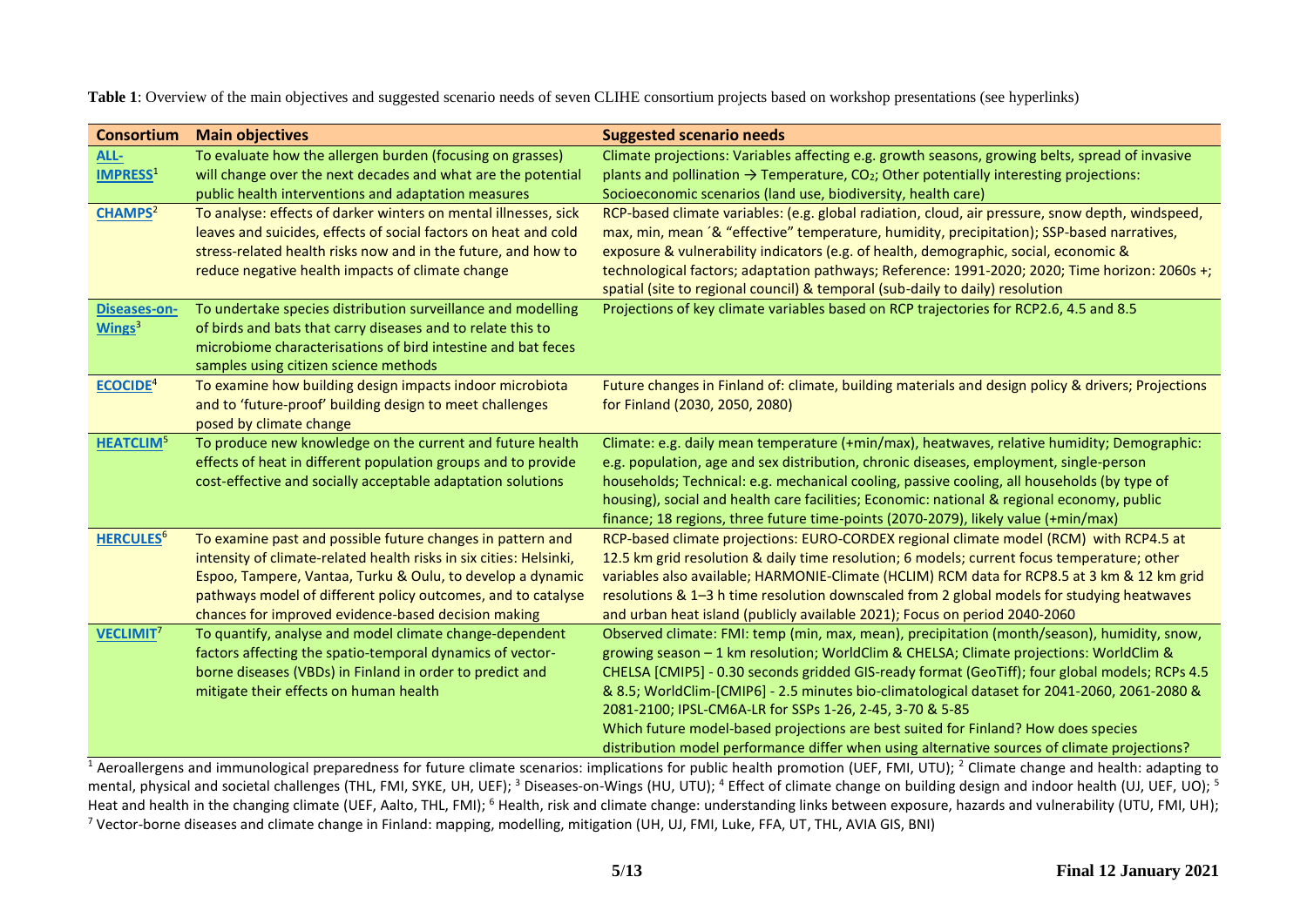- *Development of research methods in participatory scenario development*. Projects are using a variety of research methods, some fairly novel and often in conjunction with stakeholders, which might benefit from cross-programme interaction. Items noted for prospective collaboration included exploring:
	- $\circ$  the types of scenarios required to address local and national climate change policy needs whilst still being relevant and comparable at international level;
	- o methods of engaging stakeholders in ensuring the relevance, credibility and legitimacy of scenarios for Finland selected in CLIHE, especially relating to socio-economic and technological development as well as policy;
	- o the selection of scenarios and their application in research and for informing policy
- *Selection of core scenarios*. Most projects plan to employ some combination of climate and socioeconomic/technical scenarios, in some cases including policy scenarios. There was some agreement that use of a core set of a few standard scenarios across CLIHE projects could be a useful device for aligning studies and providing an opportunity for cross-comparison. This could be based on the RCP-SSP framework described above and preliminary suggestions were aired in BOG 3. An important criterion for scenario selection was that they should embrace a credible range of uncertainties in projections. Another issue related to suitable future time horizons of study during the 21<sup>st</sup> century. A proposal could be drafted and CLIHE projects surveyed and/or a workshop held for describing and prioritising potential candidate scenario combinations.
- *Reporting of this workshop to CLIHE researchers and interested stakeholder groups*. It was thought to be important to raise the issues of cross-programme collaboration on data and scenarios at the CLIHE kick-off meeting on 13 January 2021. This could be one of the topics of discussion in the Panel as well as by project presenters. A video presentation on scenarios was also proposed at the Workshop, but after further discussion was not thought viable at this late stage, though a video describing CLIHE scenario choices might be very useful at a later stage of the programme.

Other, more specific recommendations can also be found in the break-out group reports in Annex 2. Perhaps the most concrete outcome of the Workshop was a shared commitment to co-ordinate the development and distribution of one or more *data and scenarios questionnaire(s)* for establishing the main data and scenario requirements in different projects. The Finnish Meteorological Institute is already planning to survey needs on the development and provision of climate data and scenarios along with plans for a workshop on the topic. Similar (or integrated) initiatives could be useful for addressing demographic, health and other socioeconomic data important for defining exposure and vulnerability of the health and social welfare sector to climate change.

#### **References**

- Holman, I, et al. (2017) Modelling Climate Change Impacts, Adaptation and Vulnerability in Europe. IMPRESSIONS Deliverable D3B.2. Available fro[m www.impressions-project.eu](http://www.impressions-project.eu/)
- Mäkinen, K, et al. (2020) Implementation of Finland's National Climate Change Adaptation Plan 2022 A Mid-term Evaluation. *Publications of the Ministry of Agriculture and Forestry* 2020:9, 178 pp, [http://urn.fi/URN:ISBN:978-](http://urn.fi/URN:ISBN:978-952-366-198-1) [952-366-198-1.](http://urn.fi/URN:ISBN:978-952-366-198-1) Also available in Finnish as Mäkinen et al. (2019) at: <http://urn.fi/URN:ISBN:978-952-366-000-7>

O'Neill BC, et al. (2020) Achievements and needs for the climate change scenario framework. *Nature Climate Change*, <https://doi:10.1038/s41558-020-00952-0>

- Ruosteenoja, K. et al. (2016) Climate projections for Finland under the RCP forcing scenarios. *Geophysica* 51: 17–50, [http://www.geophysica.fi/pdf/geophysica\\_2016\\_51\\_1-2\\_017\\_ruosteenoja.pdf.](http://www.geophysica.fi/pdf/geophysica_2016_51_1-2_017_ruosteenoja.pdf)
- Tebaldi C, et al. (2020) Climate model projections from the Scenario Model Intercomparison Project (ScenarioMIP) of CMIP6. *Earth Syst. Dynam. Discuss*. 2020, 1-50,<https://doi:10.5194/esd-2020-68>

#### **Acknowledgements**

Reija Ruuhela, Stefan Fronzek, Anna Lipsanen and Nina Pirttioja (CHAMPS) kindly assisted with workshop organisation, chairing and note taking. Kirsti Jylhä and Timo Lanki (HEATCLIM), Jukka Käyhkö (HERCULES) and Emma Terämä (CHAMPS/SOLARIS) are also thanked for chairing.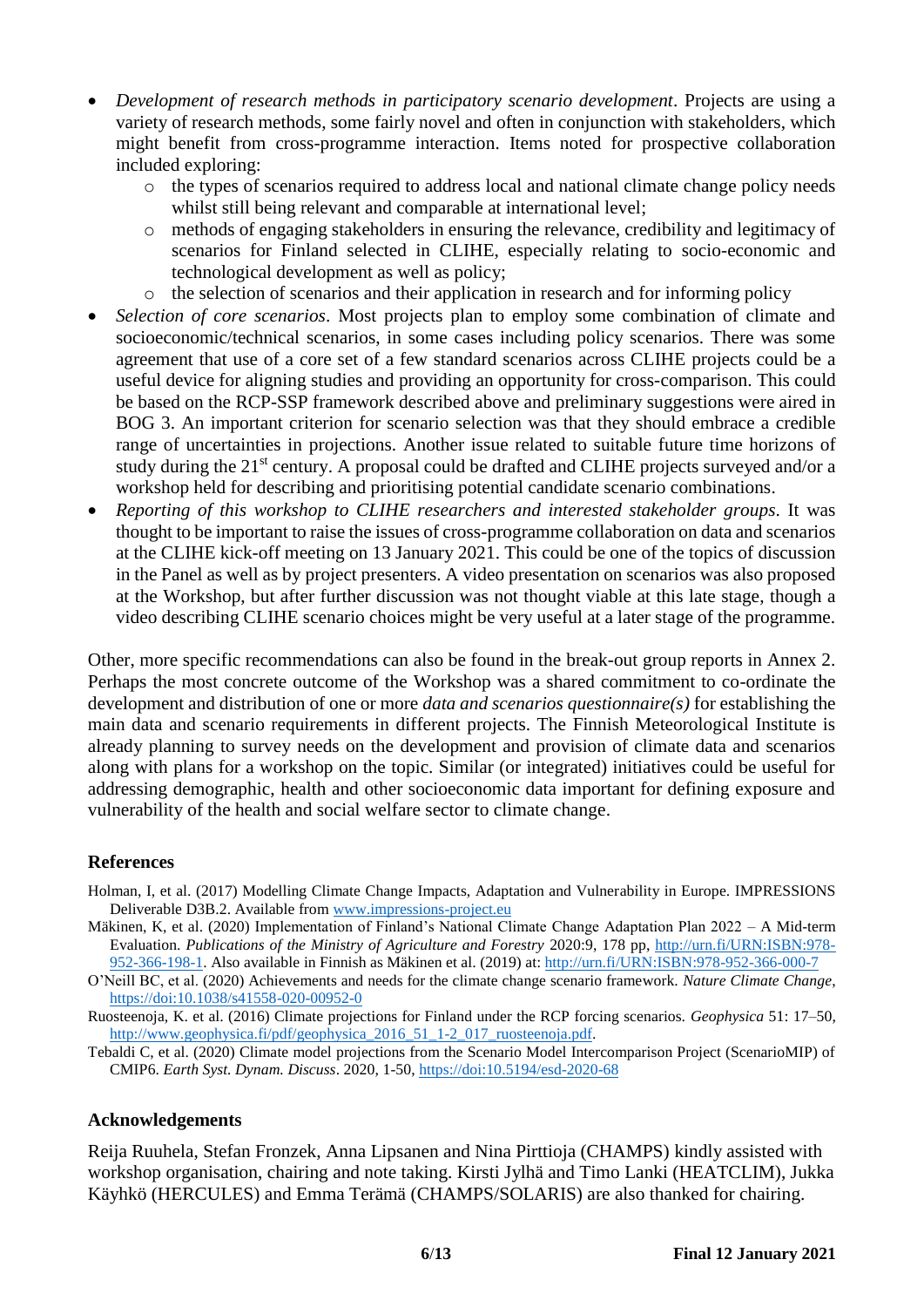**Annex 1**

**CLIHE Workshop on Scenario Co-ordination, Wednesday 16 December 2020, 9:00-12:15**

| $08:50 - 09:00$    | Virtual workshop open                                                        |  |  |  |
|--------------------|------------------------------------------------------------------------------|--|--|--|
| $09:00 - 09:05$    | Welcome to the Workshop and purpose - Reija Ruuhela, CHAMPS                  |  |  |  |
| $09:05 - 09:20$    | Progress with the National Adaptation Plan for Health & Social Welfare -     |  |  |  |
|                    | Päivi Meriläinen. THL                                                        |  |  |  |
| $09:20 - 10:00$    | CLIHE Projects and scenario needs - Chair: Reija Ruuhela, CHAMPS             |  |  |  |
|                    | Consortium presentations 5 mins each (depends on consortium participation)   |  |  |  |
|                    | Prior distribution of slides (Maximum 3 "content" slides per project)        |  |  |  |
|                    | <b>VECLIMIT</b> - Mika Siljander, UH<br>$\bullet$                            |  |  |  |
|                    | HERCULES - Jukka Käyhkö, UTU                                                 |  |  |  |
|                    | <b>HEATCLIM</b> - Timo Lanki, UEF<br>$\bullet$                               |  |  |  |
|                    | <b>ECOCIDE</b> - Phillip Watts, JYU<br>$\bullet$                             |  |  |  |
|                    | DISEASE-ON-WINGS - Thomas Lilley, UH<br>$\bullet$                            |  |  |  |
|                    | <b>CHAMPS</b> - Timothy Carter, SYKE<br>$\bullet$                            |  |  |  |
|                    | <b>ALL-IMPRESS</b> - Marjut Roponen, UEF                                     |  |  |  |
|                    | Each presentation follows on immediately from the previous one               |  |  |  |
|                    | Comments in chat line please                                                 |  |  |  |
| $10:00 - 10:30$    | Discussion on points arising + chat line                                     |  |  |  |
| $10:30 - 10:45$    | Open refreshment break - possible to chat                                    |  |  |  |
| $10.45 - 11:00$    | Framing scenarios for climate change analysis in the Finnish health & social |  |  |  |
|                    | welfare sector - Timothy Carter, CHAMPS                                      |  |  |  |
| $11:05 - 11:35$    | Break-out groups (See table below for participant list and links to rooms)   |  |  |  |
| Three break-out    | BOG1: SSP narratives & quantification (socioeconomic variables)<br>$\bullet$ |  |  |  |
| rooms (members     | Moderator: Emma Terämä, CHAMPS & SOLARIS                                     |  |  |  |
| agreed in advance) | <b>BOG2: RCP-based climate &amp; related projections</b><br>$\bullet$        |  |  |  |
|                    | Moderator: Kirsti Jylhä, HEATCLIM                                            |  |  |  |
|                    | <b>BOG3: Combining RCPs, SSPs &amp; policy scenarios</b><br>$\bullet$        |  |  |  |
|                    | Moderator: Jukka Käyhkö, HERCULES                                            |  |  |  |
| $11:35 - 11:55$    | Plenary report back from BOGs 1-4 - Chair: Timo Lanki, HEATCLIM              |  |  |  |
|                    |                                                                              |  |  |  |
| $11:55 - 12:15$    | Discussion & wrap up - Moderator: Timothy Carter, CHAMPS                     |  |  |  |
|                    | Data availability and exchange<br>$\bullet$                                  |  |  |  |
|                    | Methods<br>$\bullet$                                                         |  |  |  |
|                    | Suggestions for core scenarios<br>$\bullet$                                  |  |  |  |
|                    | Next steps including CLIHE kickoff on 13 January 2021                        |  |  |  |
| 12:15              | <b>Close</b>                                                                 |  |  |  |

# **PROGRAMME, Wednesday 16 December 2020**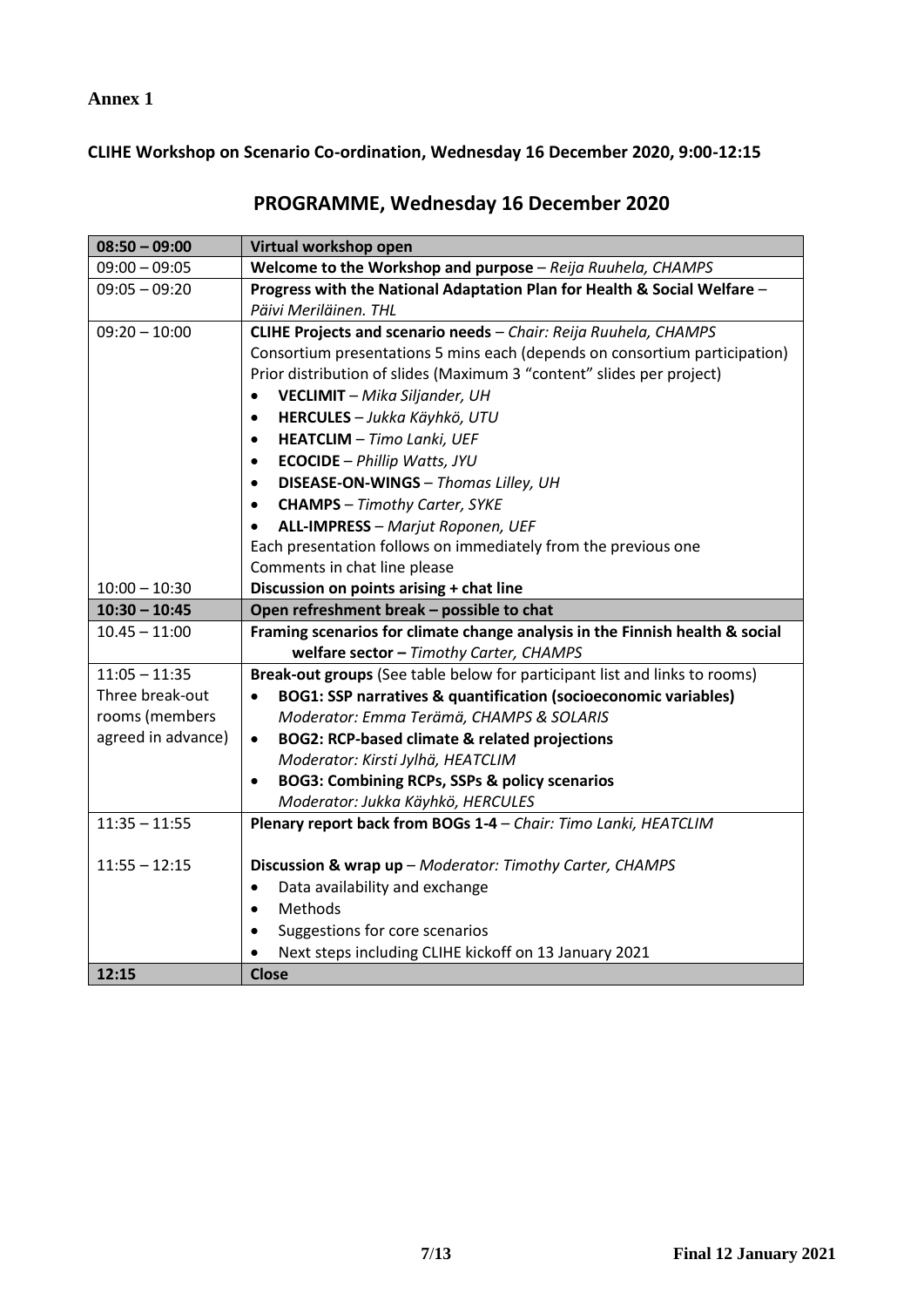**Annex 2: Break-out group reports** (unedited GoogleDoc transcripts)

## **BOG1: SSP narratives & quantification (socioeconomic variables)**

Moderator: Emma Terämä (VM, CHAMPS/SOLARIS) Note-taker: Anna Lipsanen (SYKE, CHAMPS) Participants:

- Emma Terämä (VM, CHAMPS/SOLARIS),
- Anna Lipsanen (SYKE, CHAMPS)
- Timo Lanki (UEF, HEATCLIM)
- Veli-Matti Lähteenmäki (UEF, ECOCIDE),
- *Markus Melin (Luke, VECLIMIT) - not present*
- Marjut Roponen (UEF, ALL-IMPRESS),
- Reija Ruuhela (FMI, CHAMPS)A
- Aleksi Räsänen (UH, HERCULES)
- Mika Siljander (UH, VECLIMIT)
- Filip Fedorik (Oulun yliopisto, ECOCIDE)

## **Questions:**

*1. Information needs: What are your socioeconomic (population, age, GPD) and related (health, migration, urbanisation, education...) information & data NEEDS for which projections into the future are likely? (e.g. SSP-based, what variables, time/space resolution, time horizon, qualitative or quantitative)* 

#### **SOLARIS/ CHAMPS:**

Spatially disaggregated population (e.g. within Helsinki metro region); household size; household income - yes, another vote here

**HERCULES:** Quantitative high-spatial resolution (250-1000 m) SSP-like vulnerability/exposure scenarios for the 6 largest cities to ca. 2040-60 (variables not yet decided)

Level of urbanization - urbanization scenarios

#### **HEATCLIM**

2010-2019 (baseline):

-2030-39, 2050-59, 2070-79

Official regions, age&sex distribution

National and regional economy, public finance (incl. employment) Chronic diseases Building stock Single-family households Population in the facilities of social and health care **Migration** Population data current situation: Population density - Grid based analysis - 1 km 2.5 min ca. 4 km - municipality level aggregated information - SYKE has population grid data!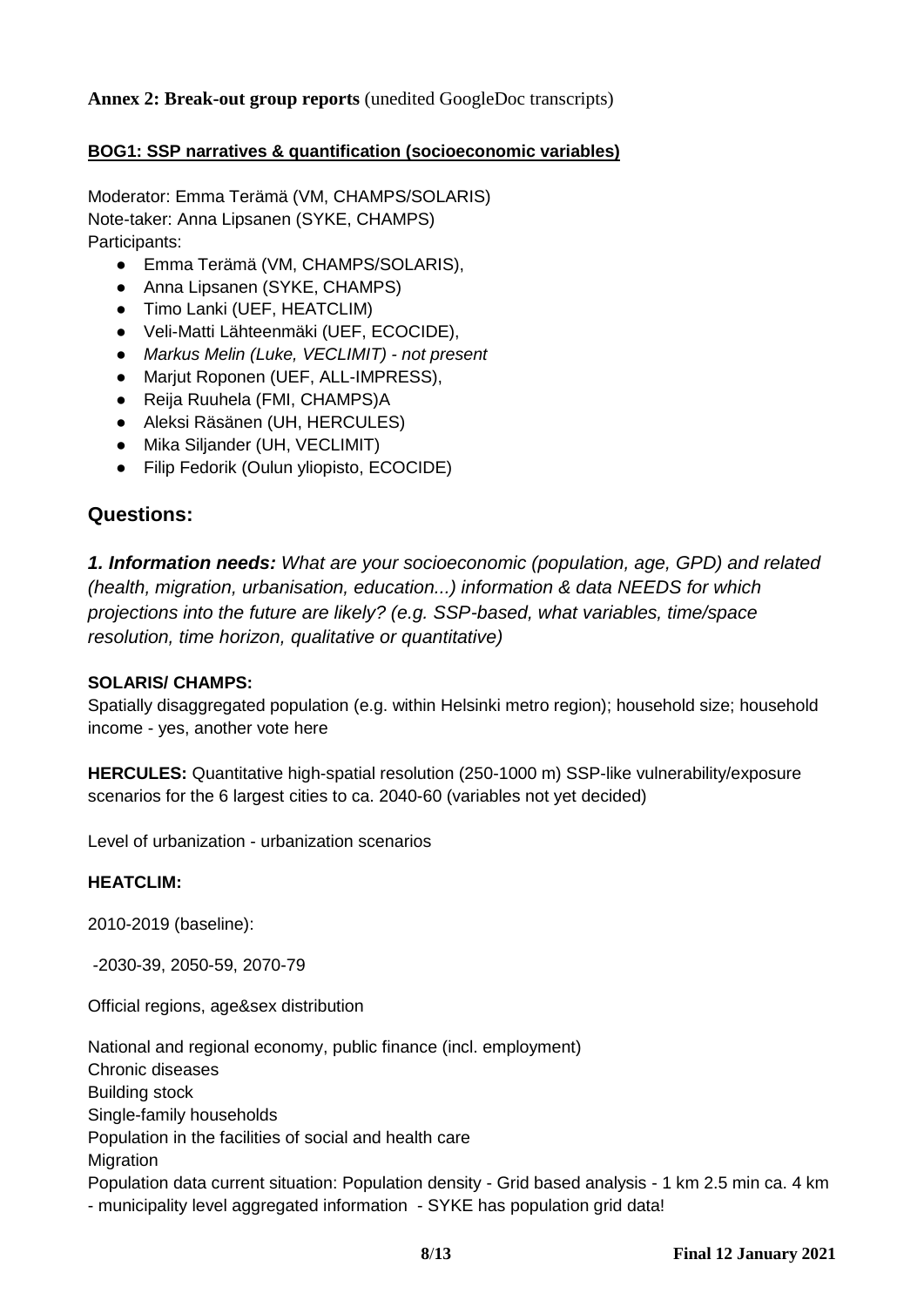Spatial resolution varies: Grid based analysis - 1 km 2.5 min ca. 4 km - municipality level aggregated information

Time horizon - current up to SSP 2081-2100

## **ALL-IMPRESS:**

land use regulations, urbanization, chronic (allergic) diseases, age/sex, health care+related finance (2050, 2070, 2100)

## **ECOCIDE:**

Time horizon 2020, 2050, 2100 Building stock + all related

*2. Sharing & common approaches: Do you have datasets, projections and approaches that we might SHARE across CLIHE? (e.g. disaggregated population and health information; base year and projection periods; methods to tackle uncertainties)* 

#### **HERCULES-related:**

We have projected heat-related vulnerability (elderly, childhood, gender, economic status, education, immigration, non-employed) with global and EuroSSPs to 2050 or 2100; we downscaled to postal code area level -> we assumed that spatial pattern within the country/NUTS2 remains as it is now (not sure if these can be shared, manuscript in review)

#### **HEATCLIM:**

-economic models are available, have no idea about the possibilities of sharing :) -should be aligned with the HIISI project?

#### **CHAMPS:**

we aim to make scenarios on adaptation and acclimatization. We use meta-regression within the DLNM framework. For that purpose we need data that will be determined later on. R-scripts of DLNM are freely available.

Downscaled SSP population data for Europe on NUTS2 level (from the time the first SSPs were introduced) / SYKE

#### **VECLIMIT:**

Statistics of Finland population data has been processed in GIS at 1 km 5 km and municipality level - we can share data - very much supporting Open Data

health information: we are creating risk maps for vector-borne-diseases - ticks TBE - current and future distribution at municipality level - published in Applied Geography: Modelling habitat suitability for occurrence of human tick-borne encephalitis (TBE) cases in Finland, Ticks and Tick-borne Diseases, (2020), Ruut Uusitalo, Mika Siljander, Timothée Dub, Jussi Sane, Jani J. Sormunen, Petri Pellikka, Olli Vapalahti, 11(5). - we can share risk map data

#### **ALL-IMPRESS:**

Not sharable info/data yet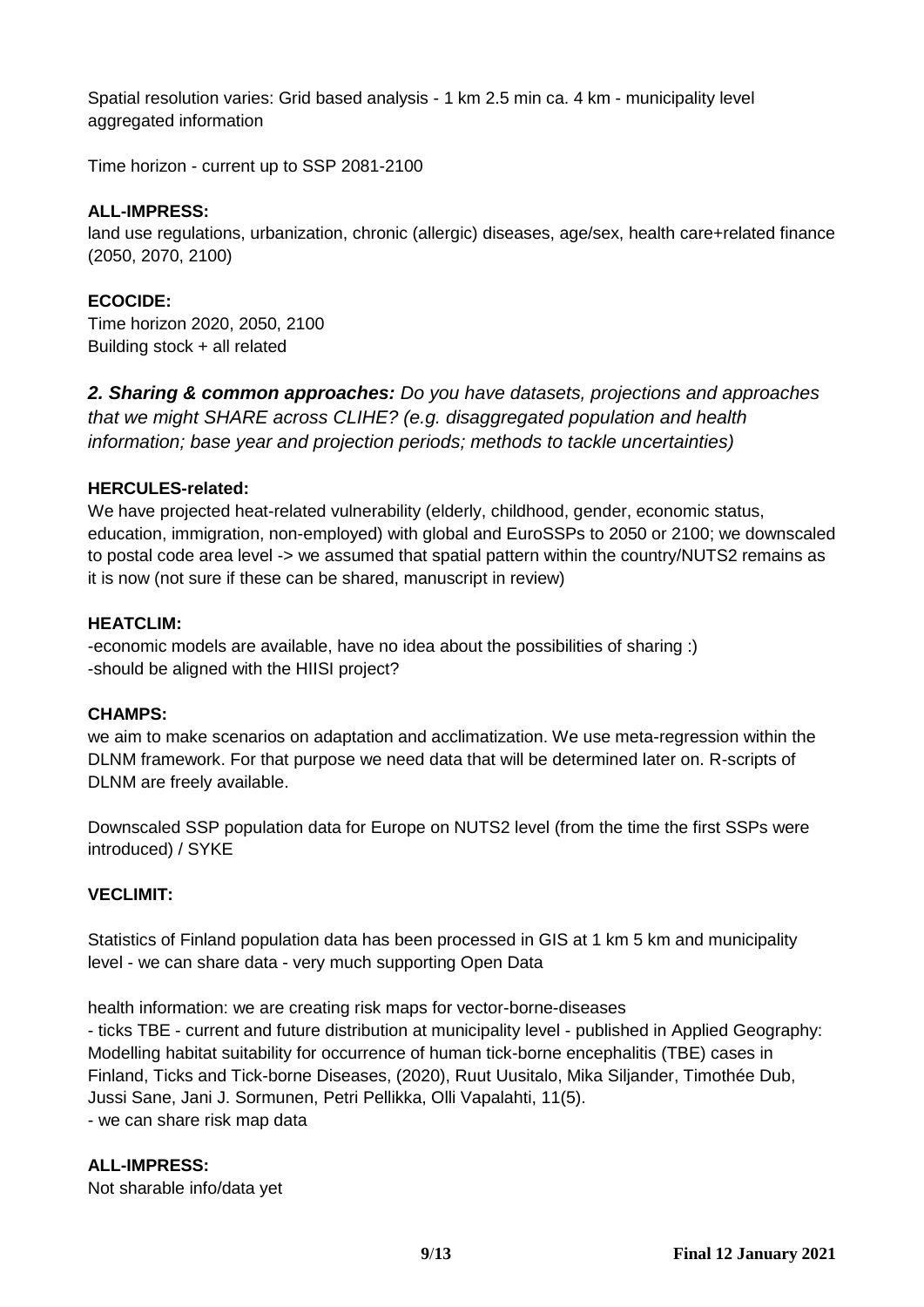*3. Future co-ordination: In the coming months, how should we co-ordinate the development of 'CLIHE socioeconomic scenarios'? (e.g. what could YOU do to advance the discussion, WHO would you like to engage with)* 

## **HEATCLIM:**

At least a common workspace would be needed (where people can introduce their planned choices)

## **SOLARIS/CHAMPS:**

Consider future projection needs already now when working with past data

#### **VECLIMIT:**

Common workspace/ database needed for sure

- and some kind of list - METADATA - who has what and what - including any restrictions to use the data etc.

#### **General notes:**

- Population estimates and predictions challenging to work with 250m population data available from SYKE
- Usage of data from Tilastokeskus (the ones you can get your hands on)
- HERCULES 6 cities in focus but SSP forecasting 2050-2100 to heat related vulnerability indicators (only partly related to HERCULES) - some kind of SSP and other socioeconomic scenarios can be further applied

## **Key messages and further needs:**

- What data is available from various institutes that CLIHE projects can use and apply in their work?
	- SYKE has population grid data that can be used in e.g. VECLIMIT
- What socioeconomic data is needed for CHAMPS work this can be further discussed within the project
- More specific scenario workshop needed next year? At least a common workspace or a database would be useful
- PLUMES workshop results to be published in 2021→ building on them for common CLIHE narratives & scenarios
- Register based (historical data) is what many projects are using accessibility and sharing of data?
- Forward looking aspects to be started on later on the projects consider future projection needs already when working with the past data

## **BOG2: RCP-based climate & related projections**

Moderator: Kirsti Jylhä, HEATCLIM

Note taker: Stefan Fronzek (SYKE, CHAMPS)

Participants: Kirsti Jylhä (FMI, HEATCLIM), Stefan Fronzek (SYKE, CHAMPS), Juha Aalto (FMI, VECLIMIT), Aitor Barbero Lopez (UEF, ECOCIDE), Antti Haapala (UEF, ECOCIDE), Natalia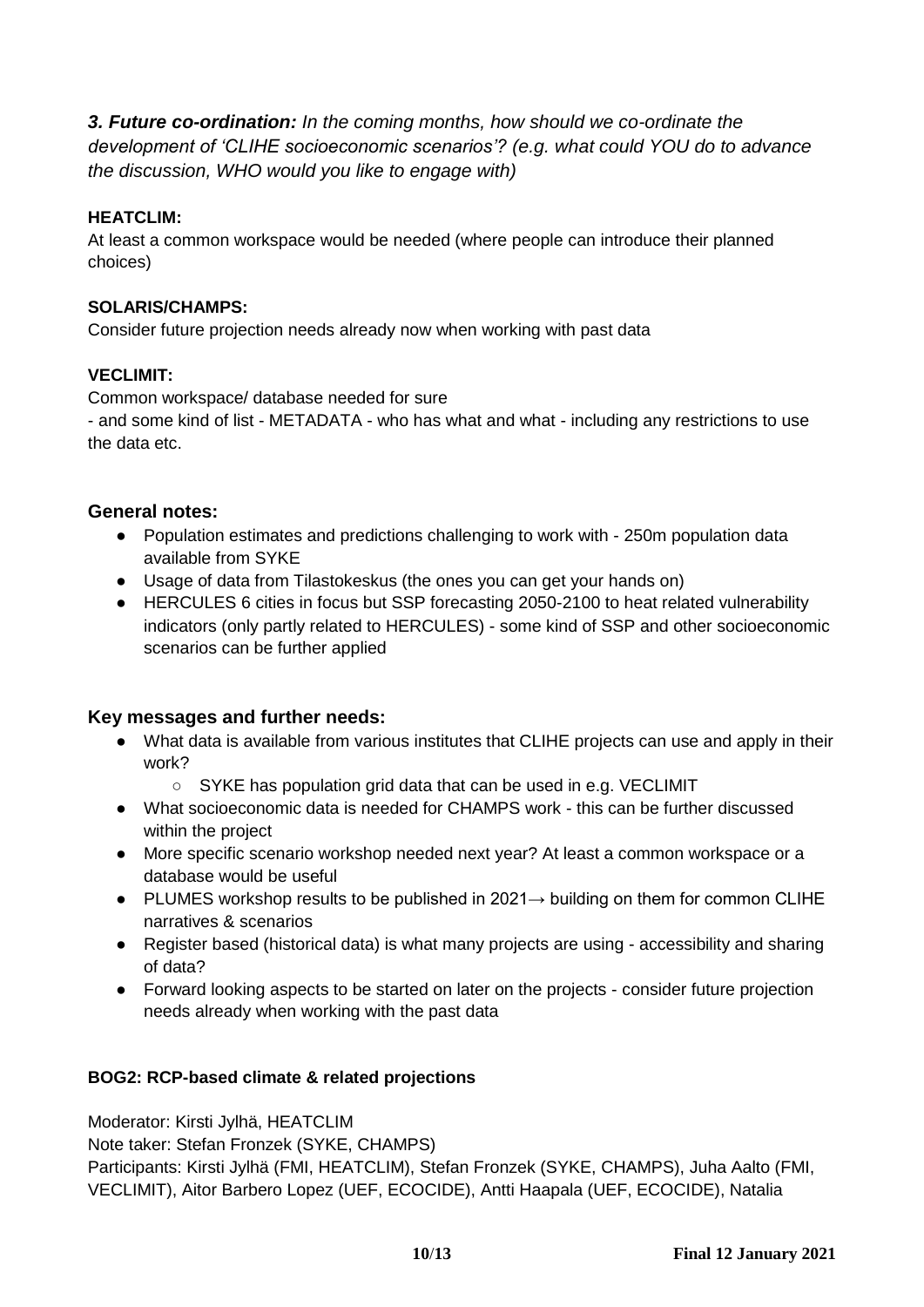Korhonen (FMI, HEATCLIM), Erika Toivonen (FMI, HERCULES)

•ALL-IMPRESS: Aeroallergens and immunological preparedness for future climate scenarios: implications for public health promotion (Mika Komppula, FMI)

•CHAMPS: Climate change and Health: Adapting to Mental, Physical and Societal challenges (Stefan Fronzek, SYKE)

•DISEASE-ON-WINGS: The effect of climate change on dynamics of zoonoses in migratory birds and bats across Europe (Thomas Lilley, UH)

•ECOCIDE: Effect of climate change on building design and indoor health (Aitor Barbero Lopez & Antti Haapala, UEF)

•HEATCLIM: Heat and health in the changing climate (Kirsti Jylhä & Natalia Korhonen, FMI) •HERCULES: Health, risk and climate change: understanding links between exposure, hazards and vulnerability across spatial and temporal scales (Antti-Ilari Partanen & Erika Toivonen, FMI) •VECLIMIT: Vector-borne diseases and climate change in Finland: mapping, modelling, mitigation (Juha Aalto, FMI & Ravi Kant, UH)

## **Questions:**

1. **Information needs**: How can we **best draw up** a list of **climate and related data and projections needed** (or requested) by consortia (e.g. what variables, time/space resolution, time horizon) so that these can be **prioritised**.

2. **Sharing & common approaches**: Are there some **common datasets, projections and approaches** (e.g. baseline and projections periods; methods of capturing key uncertainties, core set of projections, CMIP5 vs. CMIP6) that **we might wish to agree on across CLIHE**?

3. **Future co-ordination**: **How** should work to **co-ordinate** climate and related projections for CLIHE be continued in the coming months and **by whom**?

#### **Our main objectives in this breakout group**:

- Networking
- A start of information gathering
- Plans for future collaboration

#### **Towards:**

● Forming a set of core climate and related scenarios for CLIHE.



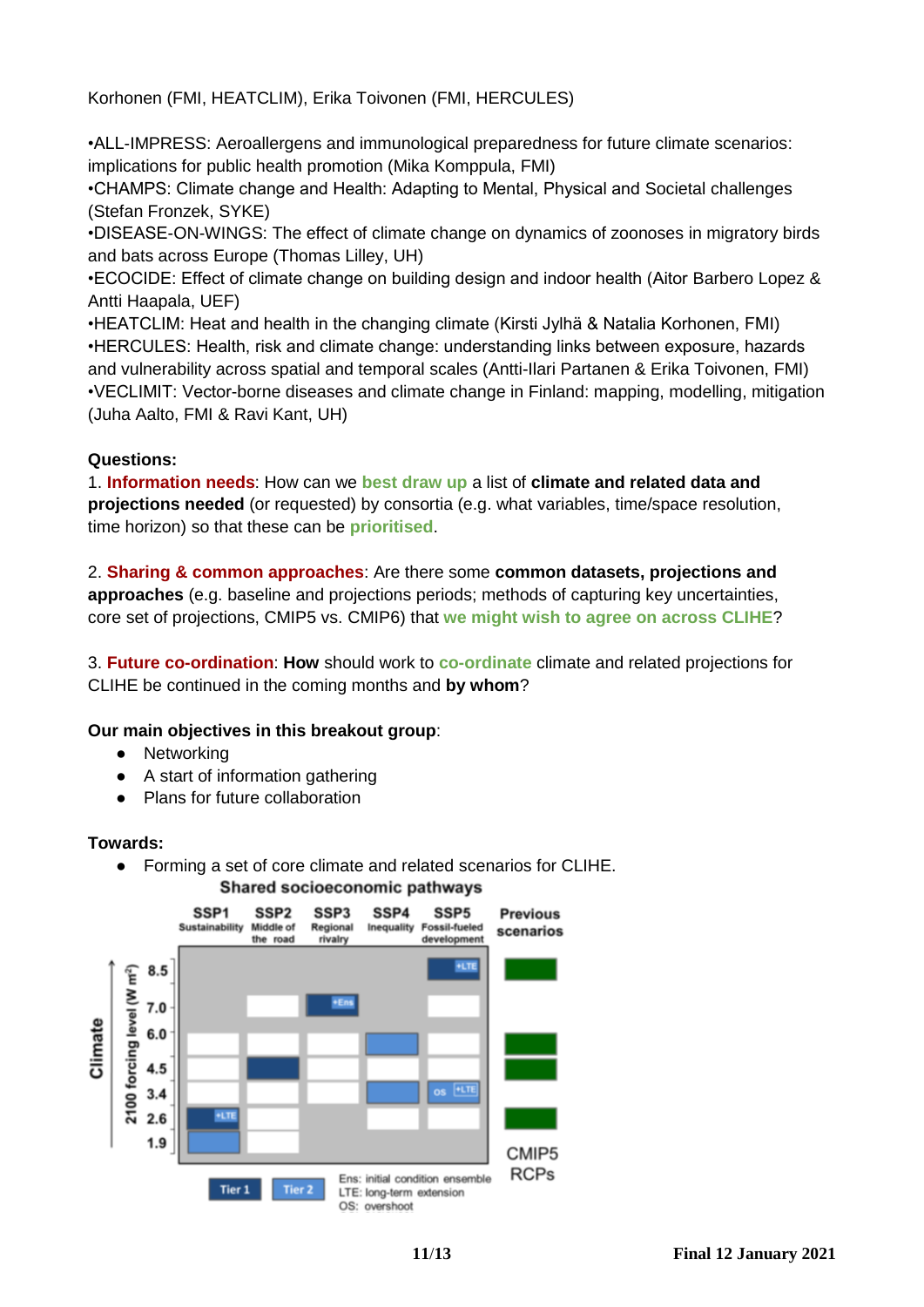From Tim: This figure may be out of date with regard to the "infeasible" combinations (in grey). Check the NCC paper I cited for a different interpretation of this, but I am trying to get a definitive, up-to-date view of this from the IAM community of modellers and will get back to you on it when I hear. There are contradictory interpretations in different literature. However, this version seems too restrictive. Note also, that for mid-century projections, the grey areas are less relevant. The infeasibility refers to the situation in 2100.



- CMIP6 model data under new **SSP1-2.6 (low), SSP2-4.5 (medium), SSP3-7.0 (high), SSP5-8.5 (high)** scenarios
- High-resolution EURO-CORDEX model data under RCP4.5 and HCLIM model data under RCP8.5 scenarios (also RCP4.5 available)
- Building energy reference year hourly weather data for the future under RCP2.6, RCP4.5, RCP8.5 scenarios (based on CMIP5 model data) - also 30-year hourly data available by request for Vantaa, Jokioinen, Jyväskylä and Sodankyl
- Antti Haapala, ECOCIDE: hourly temperature and humidity projections for future decades, depending on (at least few) different climate scenarios localized on some regions/city areas in different parts of Finland
- Recommendations for model and scenario choices, when to use global and when to use regional climate models
- Survey among CLIHE projects to collect information about climate data needs, maybe a website that collects links to climate datasets and guidance
- For some analysis, it may not be possible to use a large number of climate scenarios, it would be good if smaller choices can be related to the full uncertainty e.g. represented by CMIP6
- Several projects probably focus on mid-century, some analysis will also go until 2100
- Mid-century differences between RCPs are not so great, but these become more important towards the end of the century
- Is a program-wided nested approach of scenario selection possible?

#### **BOG3: Combining RCPs, SSPs & policy scenarios**

Moderator: Jukka Käyhkö (UTU, HERCULES)

Note-taker: Nina Pirttioja (SYKE, CHAMPS)

Participants: Jukka Käyhkö (UTU, HERCULES), Nina Pirttioja (SYKE, CHAMPS), Tuula Aarnio (AKA, Co-ordination), Timothy Carter (SYKE, CHAMPS), Achim Drebs (FMI, HEATCLIM), Virpi Kollanus (THL, HEATCLIM), Päivi Meriläinen (THL, Invited), Timo Partonen (THL, CHAMPS), Phillip Watts (JYU, ECOCIDE)